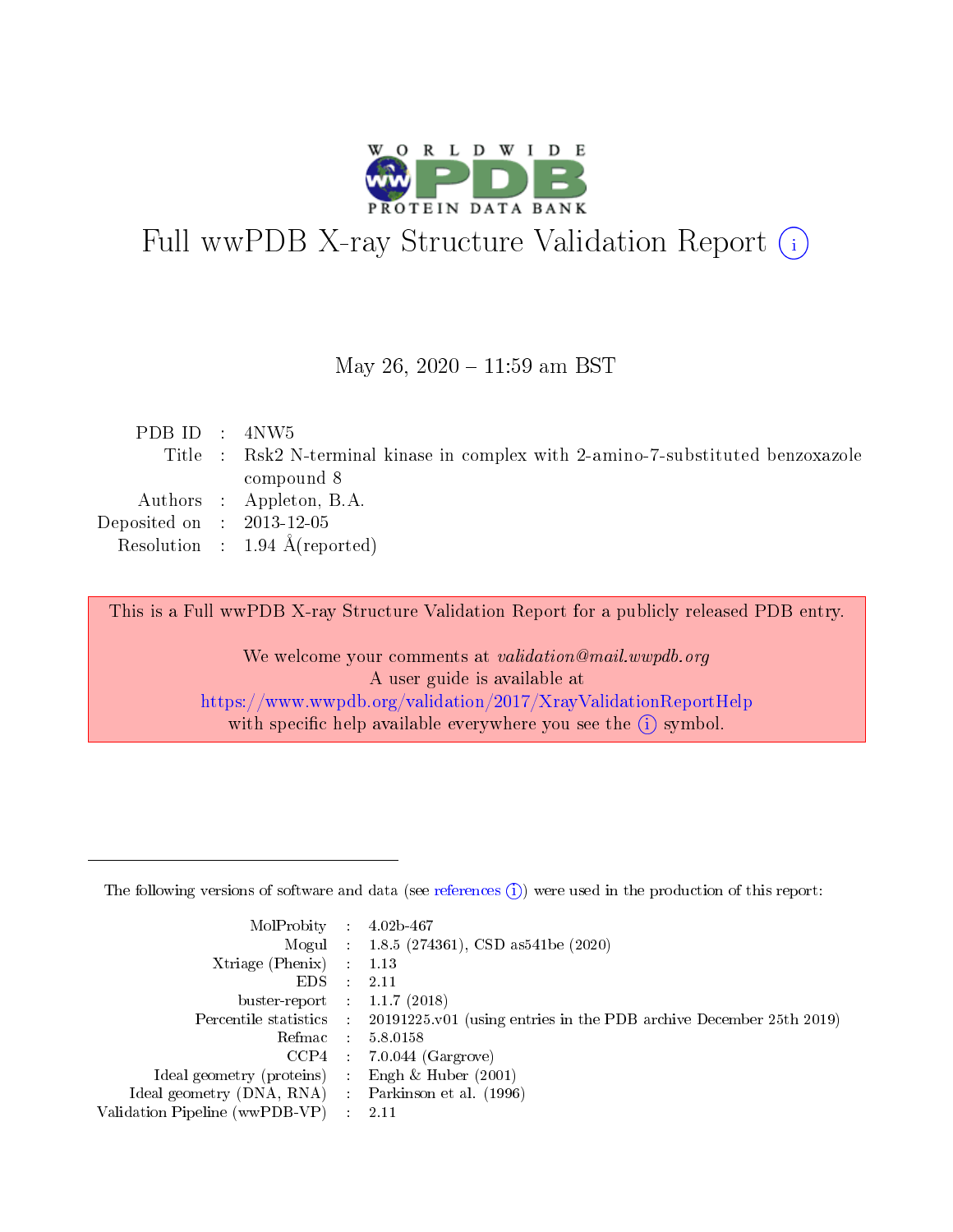# 1 [O](https://www.wwpdb.org/validation/2017/XrayValidationReportHelp#overall_quality)verall quality at a glance  $(i)$

The following experimental techniques were used to determine the structure: X-RAY DIFFRACTION

The reported resolution of this entry is 1.94 Å.

Percentile scores (ranging between 0-100) for global validation metrics of the entry are shown in the following graphic. The table shows the number of entries on which the scores are based.



| Metric                | Whole archive<br>$(\#\text{Entries})$ | Similar resolution<br>$(\#\text{Entries}, \text{resolution range}(\text{\AA}))$ |
|-----------------------|---------------------------------------|---------------------------------------------------------------------------------|
| $R_{free}$            | 130704                                | $4310(1.96-1.92)$                                                               |
| Clashscore            | 141614                                | $1023(1.94-1.94)$                                                               |
| Ramachandran outliers | 138981                                | $1007(1.94-1.94)$                                                               |
| Sidechain outliers    | 138945                                | $1007(1.94-1.94)$                                                               |
| RSRZ outliers         | 127900                                | $4250(1.96-1.92)$                                                               |

The table below summarises the geometric issues observed across the polymeric chains and their fit to the electron density. The red, orange, yellow and green segments on the lower bar indicate the fraction of residues that contain outliers for  $>=3, 2, 1$  and 0 types of geometric quality criteria respectively. A grey segment represents the fraction of residues that are not modelled. The numeric value for each fraction is indicated below the corresponding segment, with a dot representing fractions  $\epsilon=5\%$  The upper red bar (where present) indicates the fraction of residues that have poor fit to the electron density. The numeric value is given above the bar.

| Mol | $\cap$ hain | Length     | Quality of chain |    |
|-----|-------------|------------|------------------|----|
|     |             |            | 2%               |    |
|     |             | วาว<br>ں∠ں | 89%              | 7% |

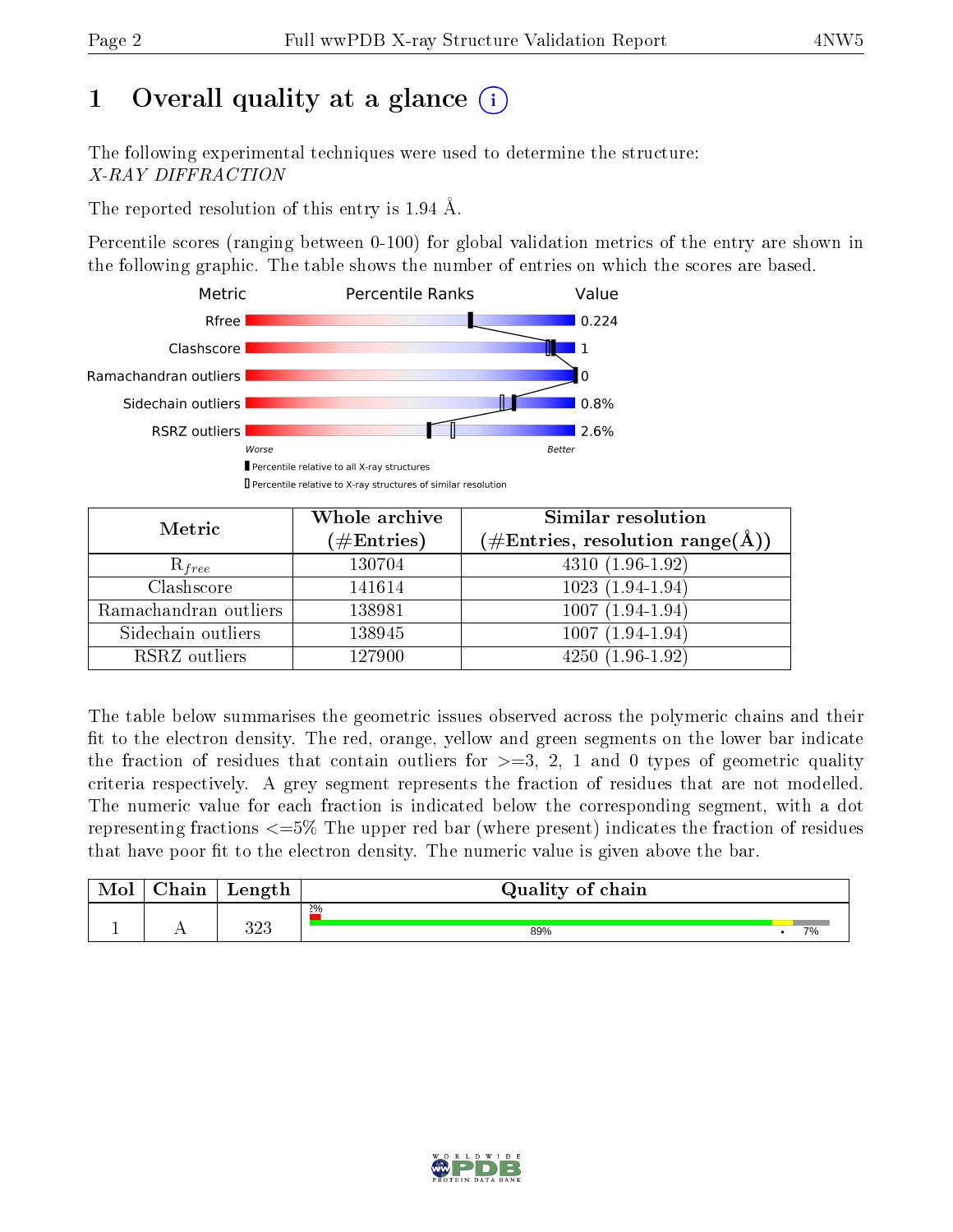# 2 Entry composition  $\left( \cdot \right)$

There are 3 unique types of molecules in this entry. The entry contains 2721 atoms, of which 0 are hydrogens and 0 are deuteriums.

In the tables below, the ZeroOcc column contains the number of atoms modelled with zero occupancy, the AltConf column contains the number of residues with at least one atom in alternate conformation and the Trace column contains the number of residues modelled with at most 2 atoms.

Molecule 1 is a protein called Ribosomal protein S6 kinase alpha-3.

| Mol | Chain | Residues | $\rm{Atoms}$  |     |     |  | $\rm ZeroOcc \mid AltConf \mid Trace$ |  |  |
|-----|-------|----------|---------------|-----|-----|--|---------------------------------------|--|--|
|     |       | $302\,$  | Tota.<br>2477 | 604 | 427 |  |                                       |  |  |

There are 2 discrepancies between the modelled and reference sequences:

| Chain | Residue   Modelled | Actual | Comment        | Reference  |
|-------|--------------------|--------|----------------|------------|
|       | GLY.               | $\sim$ | EXPRESSION TAG | UNP P51812 |
|       | PRO                |        | EXPRESSION TAG | UNP P51812 |

 Molecule 2 is 7-(2-fluoro-6-methoxyphenyl)-N-(3,4,5-trimethoxyphenyl)-1,3-benzoxazol-2-a mine (three-letter code: 2NR) (formula:  $C_{23}H_{21}FN_2O_5$ ).



| $\text{Mol}$ | Chain   Residues | Atoms         |  |  | $ZeroOcc \mid AltConf \mid$ |  |  |  |
|--------------|------------------|---------------|--|--|-----------------------------|--|--|--|
|              |                  | Total C F N O |  |  |                             |  |  |  |
|              |                  |               |  |  | 23 1 2 5                    |  |  |  |

• Molecule 3 is water.

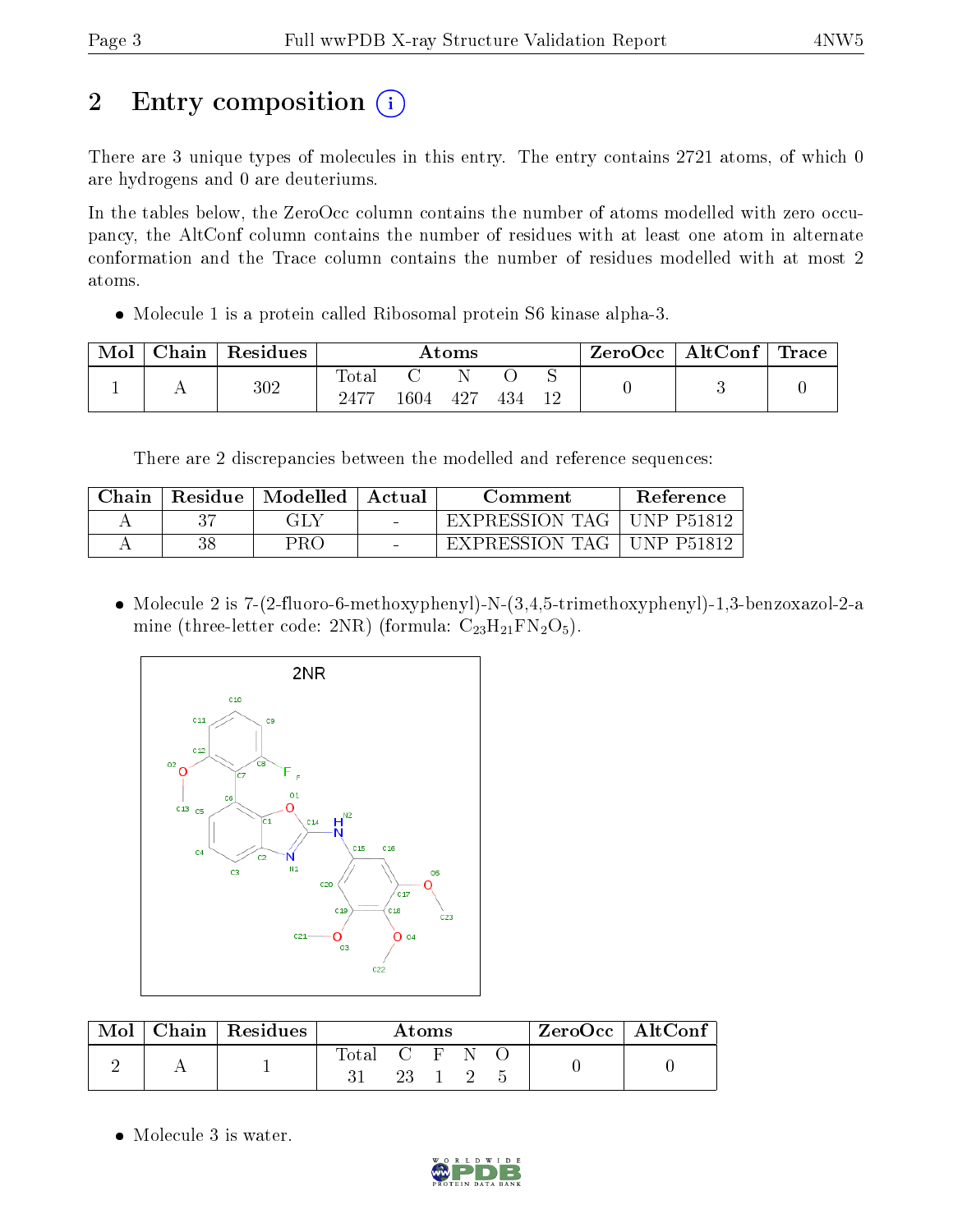|  | $Mol$   Chain   Residues | Atoms               | $\rm ZeroOcc$   AltConf |  |
|--|--------------------------|---------------------|-------------------------|--|
|  | 213                      | Total<br>213<br>213 |                         |  |

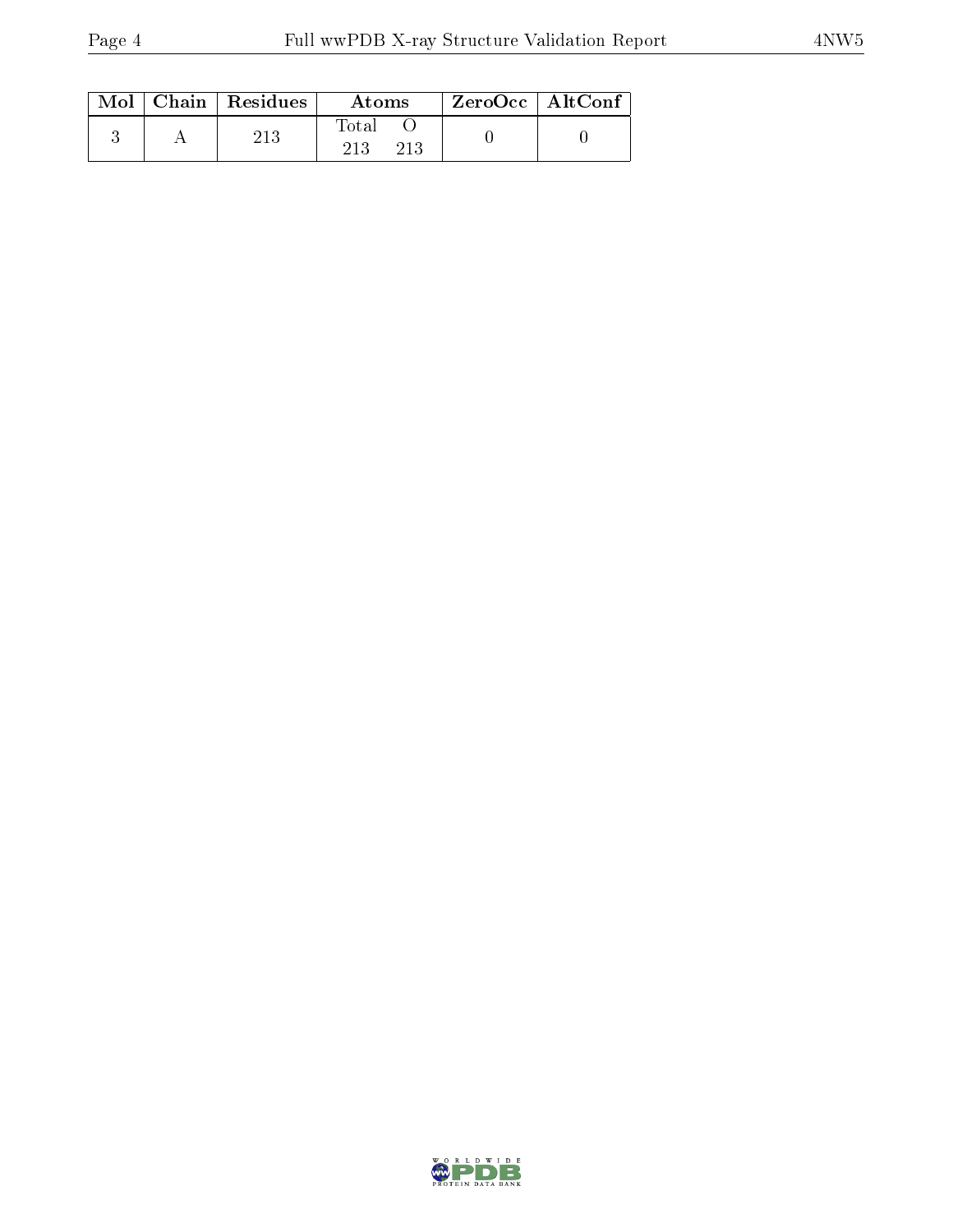# 3 Residue-property plots  $(i)$

These plots are drawn for all protein, RNA and DNA chains in the entry. The first graphic for a chain summarises the proportions of the various outlier classes displayed in the second graphic. The second graphic shows the sequence view annotated by issues in geometry and electron density. Residues are color-coded according to the number of geometric quality criteria for which they contain at least one outlier: green  $= 0$ , yellow  $= 1$ , orange  $= 2$  and red  $= 3$  or more. A red dot above a residue indicates a poor fit to the electron density (RSRZ  $> 2$ ). Stretches of 2 or more consecutive residues without any outlier are shown as a green connector. Residues present in the sample, but not in the model, are shown in grey.

• Molecule 1: Ribosomal protein S6 kinase alpha-3



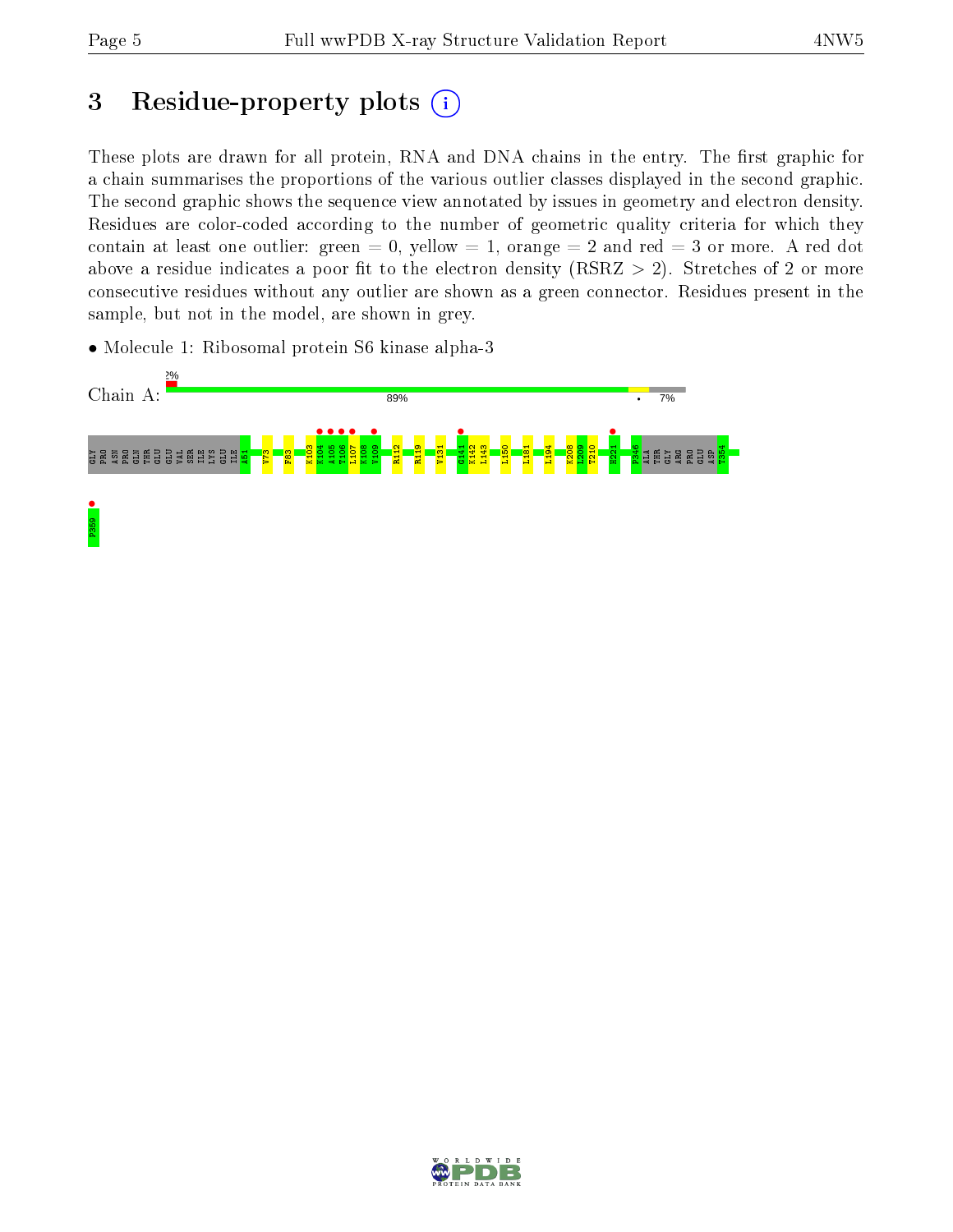## 4 Data and refinement statistics  $(i)$

| Property                                                                                        | Value                                            | Source                       |
|-------------------------------------------------------------------------------------------------|--------------------------------------------------|------------------------------|
| Space group                                                                                     | P 21 21 21                                       | Depositor                    |
| Cell constants                                                                                  | $51.83\AA$ 60.54 $\AA$ 112.06 $\AA$              | Depositor                    |
| a, b, c, $\alpha$ , $\beta$ , $\gamma$                                                          | $90.00^{\circ}$ $90.00^{\circ}$<br>$90.00^\circ$ |                              |
| Resolution $(A)$                                                                                | $-1.94$<br>47.04                                 | Depositor                    |
|                                                                                                 | 47.04<br>$-1.94$                                 | <b>EDS</b>                   |
| % Data completeness                                                                             | 99.8 (47.04-1.94)                                | Depositor                    |
| (in resolution range)                                                                           | 99.8 (47.04-1.94)                                | <b>EDS</b>                   |
| $R_{merge}$                                                                                     | 0.12                                             | Depositor                    |
| $\mathrm{R}_{sym}$                                                                              | (Not available)                                  | Depositor                    |
| $\langle I/\sigma(I) \rangle^{-1}$                                                              | $2.34$ (at 1.94Å)                                | Xtriage                      |
| Refinement program                                                                              | BUSTER $2.\overline{11.4}$                       | Depositor                    |
|                                                                                                 | $0.173$ , $0.219$                                | Depositor                    |
| $R, R_{free}$                                                                                   | $0.176$ ,<br>0.224                               | DCC                          |
| $R_{free}$ test set                                                                             | 1325 reflections $(4.95\%)$                      | wwPDB-VP                     |
| Wilson B-factor $(A^2)$                                                                         | 20.3                                             | Xtriage                      |
| Anisotropy                                                                                      | 0.140                                            | Xtriage                      |
| $\overline{\mathrm{Bulk}}$ solvent $k_{sol}(\mathrm{e}/\mathrm{A}^3)$ , $B_{sol}(\mathrm{A}^2)$ | 0.34, 51.5                                       | <b>EDS</b>                   |
| $L$ -test for twinning <sup>2</sup>                                                             | $< L >$ = 0.48, $< L2$ > = 0.31                  | Xtriage                      |
| Estimated twinning fraction                                                                     | No twinning to report.                           | $\overline{\text{X}}$ triage |
| $F_o, F_c$ correlation                                                                          | 0.96                                             | <b>EDS</b>                   |
| Total number of atoms                                                                           | 2721                                             | wwPDB-VP                     |
| Average B, all atoms $(A^2)$                                                                    | 25.0                                             | wwPDB-VP                     |

Xtriage's analysis on translational NCS is as follows: The largest off-origin peak in the Patterson function is  $6.10\%$  of the height of the origin peak. No significant pseudotranslation is detected.

<sup>&</sup>lt;sup>2</sup>Theoretical values of  $\langle |L| \rangle$ ,  $\langle L^2 \rangle$  for acentric reflections are 0.5, 0.333 respectively for untwinned datasets, and 0.375, 0.2 for perfectly twinned datasets.



<span id="page-5-1"></span><span id="page-5-0"></span><sup>1</sup> Intensities estimated from amplitudes.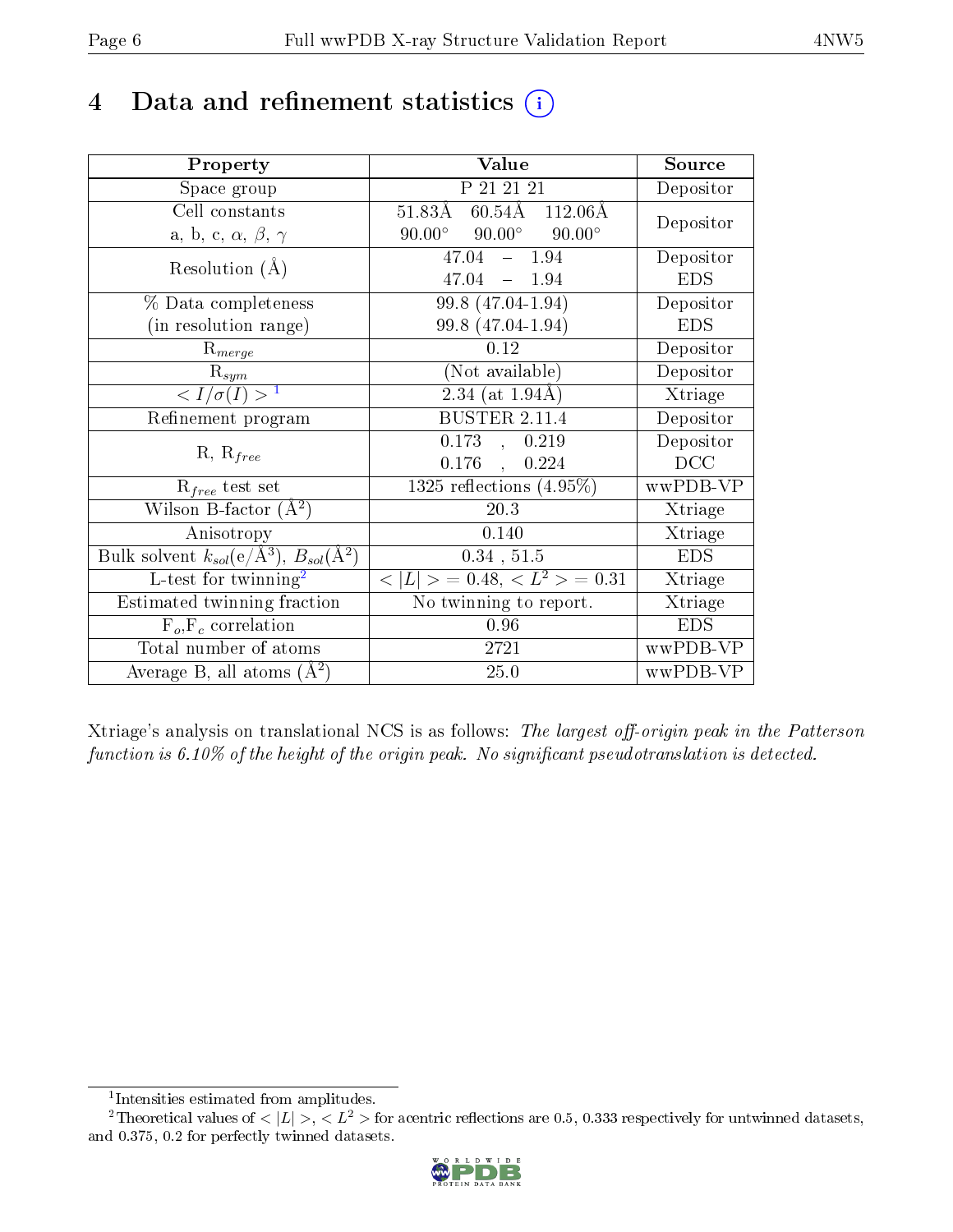# 5 Model quality  $(i)$

### 5.1 Standard geometry (i)

Bond lengths and bond angles in the following residue types are not validated in this section: 2NR

The Z score for a bond length (or angle) is the number of standard deviations the observed value is removed from the expected value. A bond length (or angle) with  $|Z| > 5$  is considered an outlier worth inspection. RMSZ is the root-mean-square of all Z scores of the bond lengths (or angles).

| $Mol$   Chain |      | Bond lengths                    | Bond angles |        |  |
|---------------|------|---------------------------------|-------------|--------|--|
|               |      | RMSZ $ #Z  > 5$ RMSZ $ #Z  > 5$ |             |        |  |
|               | 0.51 | 0/2542                          | 0.63        | 0/3415 |  |

There are no bond length outliers.

There are no bond angle outliers.

There are no chirality outliers.

There are no planarity outliers.

### 5.2 Too-close contacts  $(i)$

In the following table, the Non-H and H(model) columns list the number of non-hydrogen atoms and hydrogen atoms in the chain respectively. The H(added) column lists the number of hydrogen atoms added and optimized by MolProbity. The Clashes column lists the number of clashes within the asymmetric unit, whereas Symm-Clashes lists symmetry related clashes.

| Mol |      |      | $\mid$ Chain $\mid$ Non-H $\mid$ H(model) $\mid$ H(added) $\mid$ Clashes $\mid$ Symm-Clashes $\mid$ |
|-----|------|------|-----------------------------------------------------------------------------------------------------|
|     | 2477 | 2514 |                                                                                                     |
|     |      |      |                                                                                                     |
|     | 213  |      |                                                                                                     |
|     | 9791 | 2535 |                                                                                                     |

The all-atom clashscore is defined as the number of clashes found per 1000 atoms (including hydrogen atoms). The all-atom clashscore for this structure is 1.

All (7) close contacts within the same asymmetric unit are listed below, sorted by their clash magnitude.

| Atom-1           | Atom-2                                            | Interatomic<br>distance $(A)$ | <b>Clash</b><br>overlap (A) |
|------------------|---------------------------------------------------|-------------------------------|-----------------------------|
| 1 A 150 LEU HD11 | $1 \cdot A \cdot 208 \cdot I \cdot YS \cdot H G3$ | .68                           |                             |

Continued on next page...

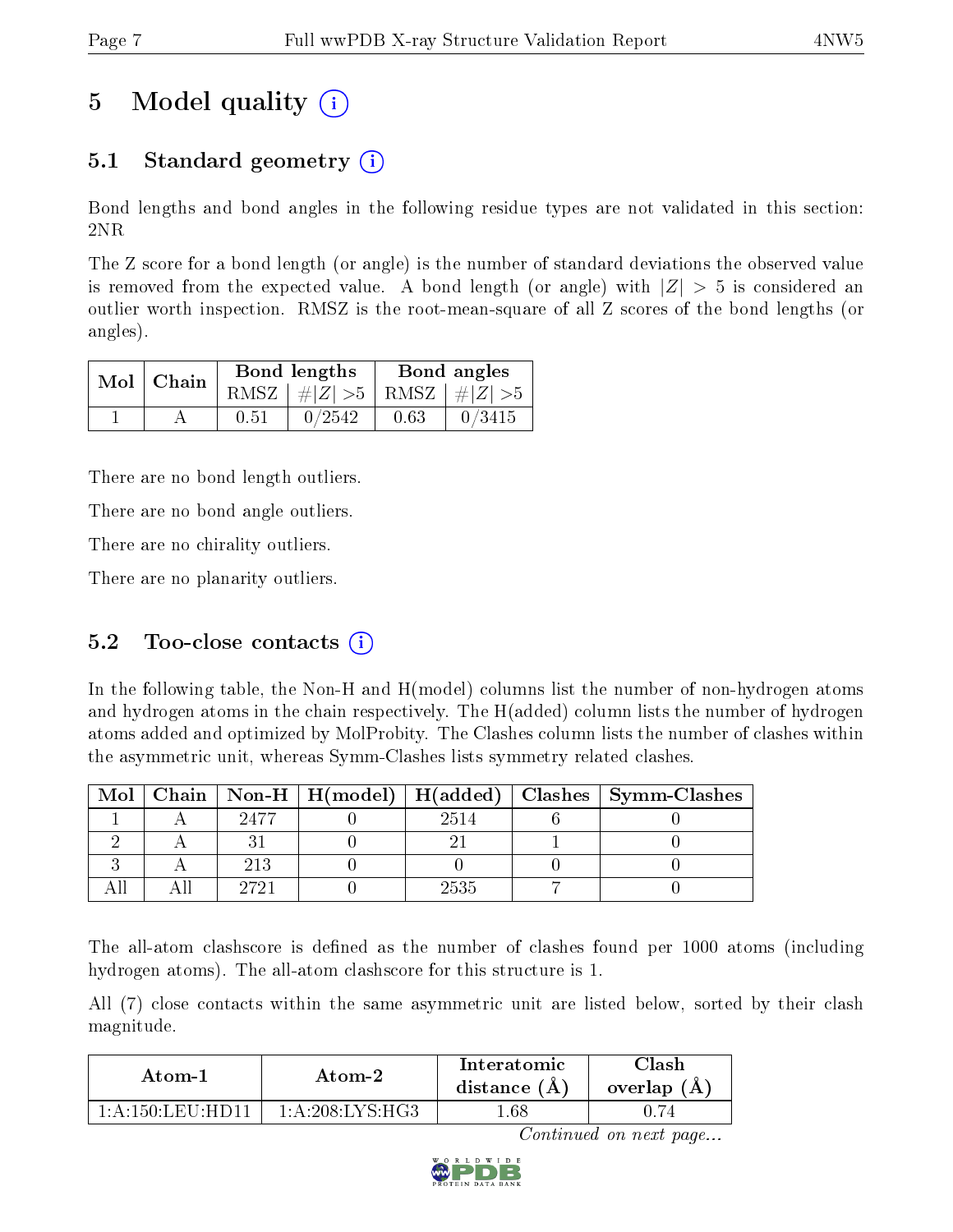| Atom-1                       | Atom-2               | Interatomic | Clash         |
|------------------------------|----------------------|-------------|---------------|
|                              |                      | distance (  | (Å<br>overlap |
| 1:A:131:VAL:HB               | 1:A:210:THR:HG22     | 1.93        | 0.50          |
| $2:A:\overline{1001:2NR:O1}$ | 2:A:1001:2NR:H11     | 2.12        | 0.49          |
| 1:A:181:LEU:HD11             | 1: A: 194: LEU: HD11 | 1.96        | 0.46          |
| 1:A:112:ARG:HG3              | 1: A:143: LEU: HD11  | 1.99        | 0.45          |
| 1: A:103: LYS: HG2           | 1:A:142:LYS:HE2      | 2.00        | 0.43          |
| 1:A:73:VAL:HG22              | $1: A:83:$ PHE:CE2   | 2.55        | በ 41          |

Continued from previous page...

There are no symmetry-related clashes.

#### 5.3 Torsion angles  $(i)$

#### 5.3.1 Protein backbone  $(i)$

In the following table, the Percentiles column shows the percent Ramachandran outliers of the chain as a percentile score with respect to all X-ray entries followed by that with respect to entries of similar resolution.

The Analysed column shows the number of residues for which the backbone conformation was analysed, and the total number of residues.

| $\mid$ Mol $\mid$ Chain $\mid$ | Analysed Favoured   Allowed   Outliers   Percentiles |  |                                                                                  |  |
|--------------------------------|------------------------------------------------------|--|----------------------------------------------------------------------------------|--|
|                                | $301/323$ (93\%)   292 (97\%)   9 (3\%)              |  | $\begin{array}{ c c c c }\n\hline\n\multicolumn{1}{ c }{100} & 100\n\end{array}$ |  |

There are no Ramachandran outliers to report.

#### 5.3.2 Protein sidechains  $(i)$

In the following table, the Percentiles column shows the percent sidechain outliers of the chain as a percentile score with respect to all X-ray entries followed by that with respect to entries of similar resolution.

The Analysed column shows the number of residues for which the sidechain conformation was analysed, and the total number of residues.

| Mol   Chain | Analysed        | Rotameric   Outliers   Percentiles |                                                         |  |  |
|-------------|-----------------|------------------------------------|---------------------------------------------------------|--|--|
|             | $267/284(94\%)$ | 265 (99%)   2 (1%)                 | $\begin{array}{ c c c c c } \hline 84 & 81 \end{array}$ |  |  |

All (2) residues with a non-rotameric sidechain are listed below:

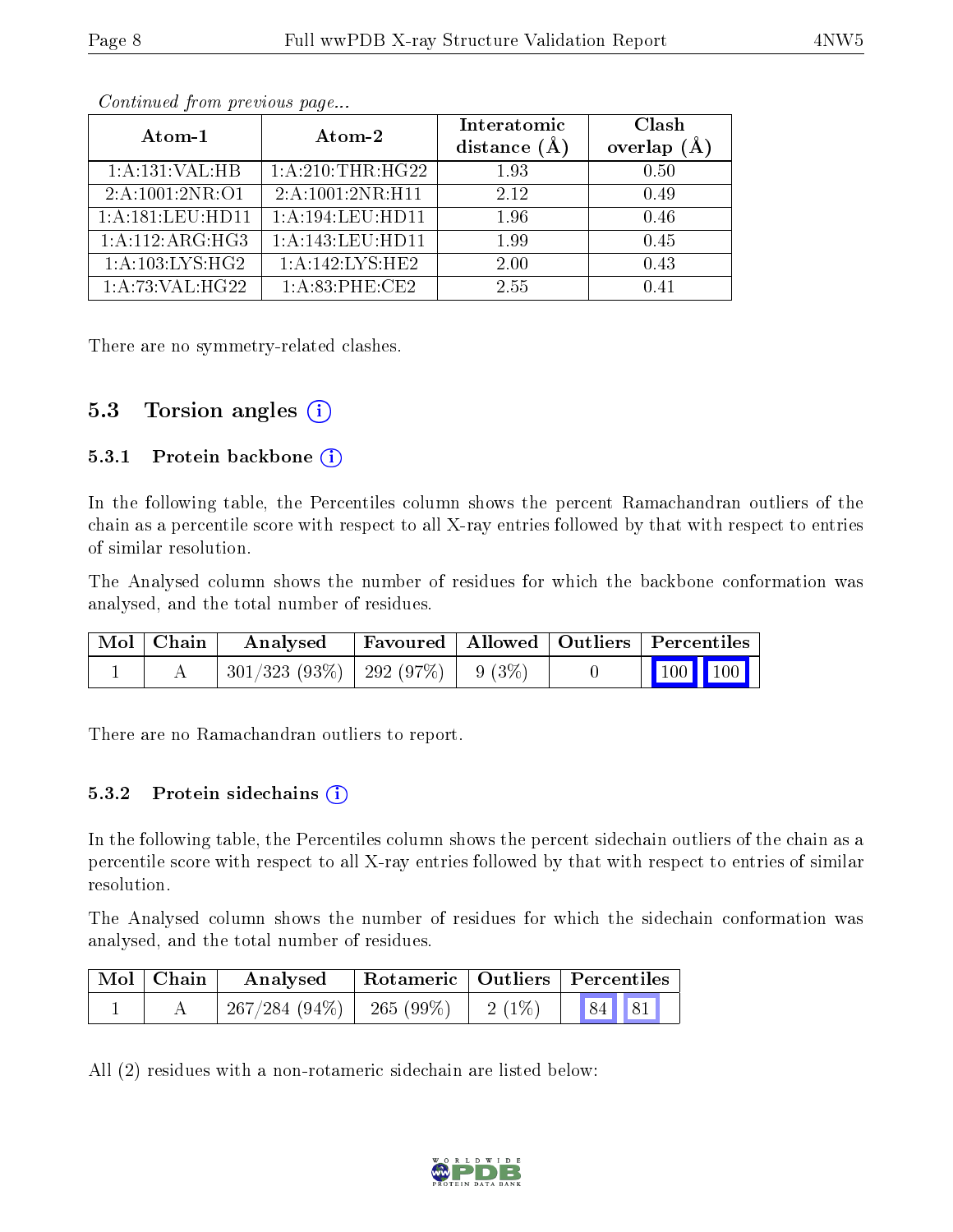| Mol | Chain | Res  | Type |
|-----|-------|------|------|
|     |       | -011 |      |
|     |       |      |      |

Some sidechains can be flipped to improve hydrogen bonding and reduce clashes. All (1) such sidechains are listed below:

| Chain | K es | əе. |
|-------|------|-----|
|       |      |     |

#### $5.3.3$  RNA  $(i)$

There are no RNA molecules in this entry.

#### 5.4 Non-standard residues in protein, DNA, RNA chains (i)

There are no non-standard protein/DNA/RNA residues in this entry.

#### 5.5 Carbohydrates  $(i)$

There are no carbohydrates in this entry.

#### 5.6 Ligand geometry  $(i)$

1 ligand is modelled in this entry.

In the following table, the Counts columns list the number of bonds (or angles) for which Mogul statistics could be retrieved, the number of bonds (or angles) that are observed in the model and the number of bonds (or angles) that are dened in the Chemical Component Dictionary. The Link column lists molecule types, if any, to which the group is linked. The Z score for a bond length (or angle) is the number of standard deviations the observed value is removed from the expected value. A bond length (or angle) with  $|Z| > 2$  is considered an outlier worth inspection. RMSZ is the root-mean-square of all Z scores of the bond lengths (or angles).

| $\text{Mol}_\perp$ | Type | Chain<br>$\operatorname{Res}$ |          | Link            |          | Bond lengths |                 |               | Bond angles |         |  |
|--------------------|------|-------------------------------|----------|-----------------|----------|--------------|-----------------|---------------|-------------|---------|--|
|                    |      |                               |          |                 | Counts   |              | RMSZ $ #Z  > 2$ | Counts   RMSZ |             | $\# Z $ |  |
|                    | 2NR  |                               | $1001\,$ | $\qquad \qquad$ | 31,34,34 | 0.46         |                 | 39,48,48      | 0.54        |         |  |

In the following table, the Chirals column lists the number of chiral outliers, the number of chiral centers analysed, the number of these observed in the model and the number defined in the Chemical Component Dictionary. Similar counts are reported in the Torsion and Rings columns. '-' means no outliers of that kind were identified.

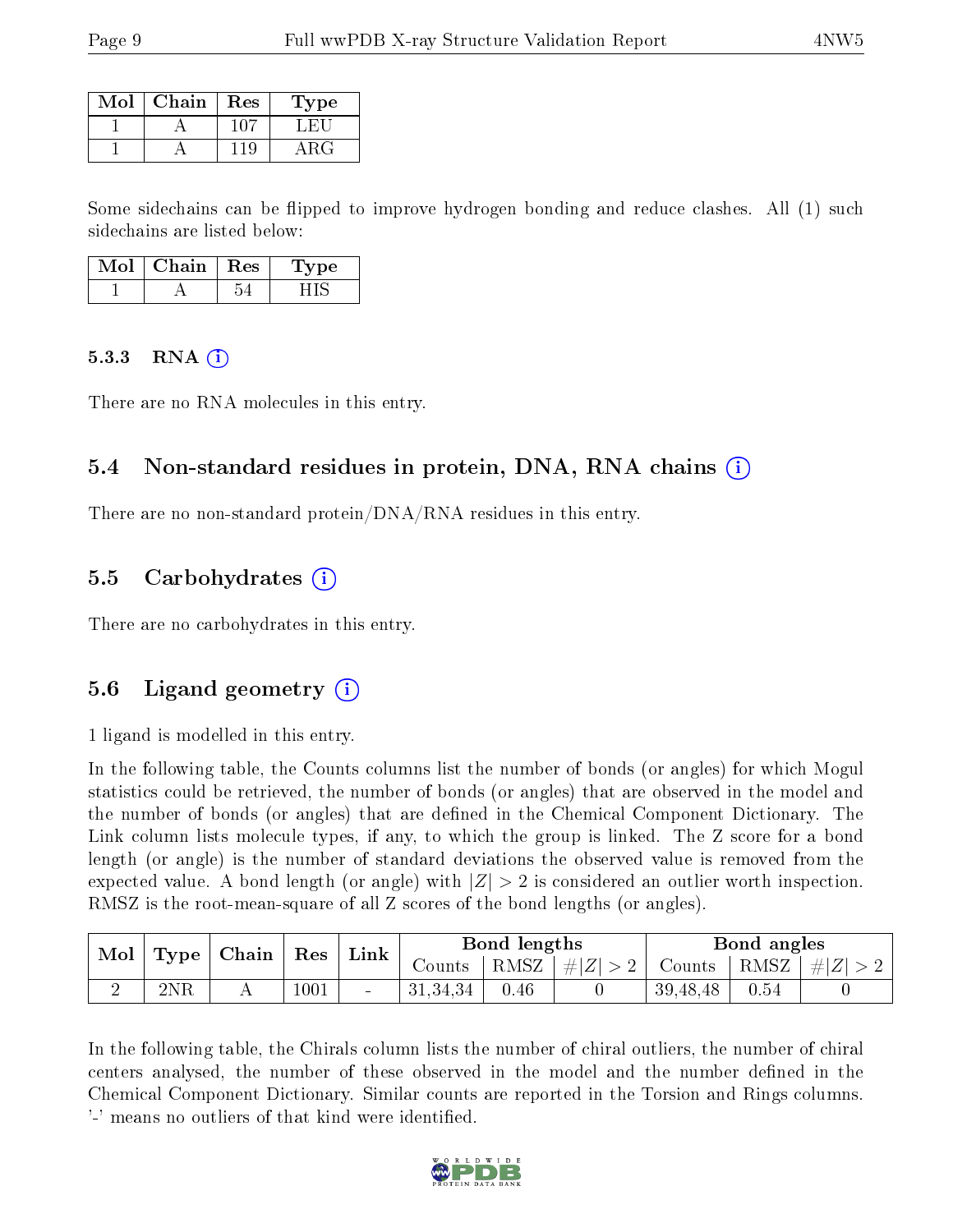|     |      | $\mid$ Mol $\mid$ Type $\mid$ Chain $\mid$ Res $\mid$ Link $\mid$ Chirals $\mid$ | $\perp$ Torsions                        | $\mathbf{Rings}$ |
|-----|------|----------------------------------------------------------------------------------|-----------------------------------------|------------------|
| 2NR | 1001 | $\sim$                                                                           | $\mid$ 2/14/16/16 $\mid$ 0/4/4/4 $\mid$ |                  |

There are no bond length outliers.

There are no bond angle outliers.

There are no chirality outliers.

All (2) torsion outliers are listed below:

| $Mol$   Chain |      | Res   Type | Atoms                                                           |
|---------------|------|------------|-----------------------------------------------------------------|
|               | 1001 | -2NR -     | C <sub>5</sub> -C <sub>6</sub> -C <sub>7</sub> -C <sub>12</sub> |
|               | 1001 | 2NR.       | $C1-C6-C7-C12$                                                  |

There are no ring outliers.

1 monomer is involved in 1 short contact:

|  |                | Mol   Chain   Res   Type   Clashes   Symm-Clashes |
|--|----------------|---------------------------------------------------|
|  | $1001$   $2NR$ |                                                   |

The following is a two-dimensional graphical depiction of Mogul quality analysis of bond lengths, bond angles, torsion angles, and ring geometry for all instances of the Ligand of Interest. In addition, ligands with molecular weight > 250 and outliers as shown on the validation Tables will also be included. For torsion angles, if less then 5% of the Mogul distribution of torsion angles is within 10 degrees of the torsion angle in question, then that torsion angle is considered an outlier. Any bond that is central to one or more torsion angles identified as an outlier by Mogul will be highlighted in the graph. For rings, the root-mean-square deviation (RMSD) between the ring in question and similar rings identified by Mogul is calculated over all ring torsion angles. If the average RMSD is greater than 60 degrees and the minimal RMSD between the ring in question and any Mogul-identied rings is also greater than 60 degrees, then that ring is considered an outlier. The outliers are highlighted in purple. The color gray indicates Mogul did not find sufficient equivalents in the CSD to analyse the geometry.

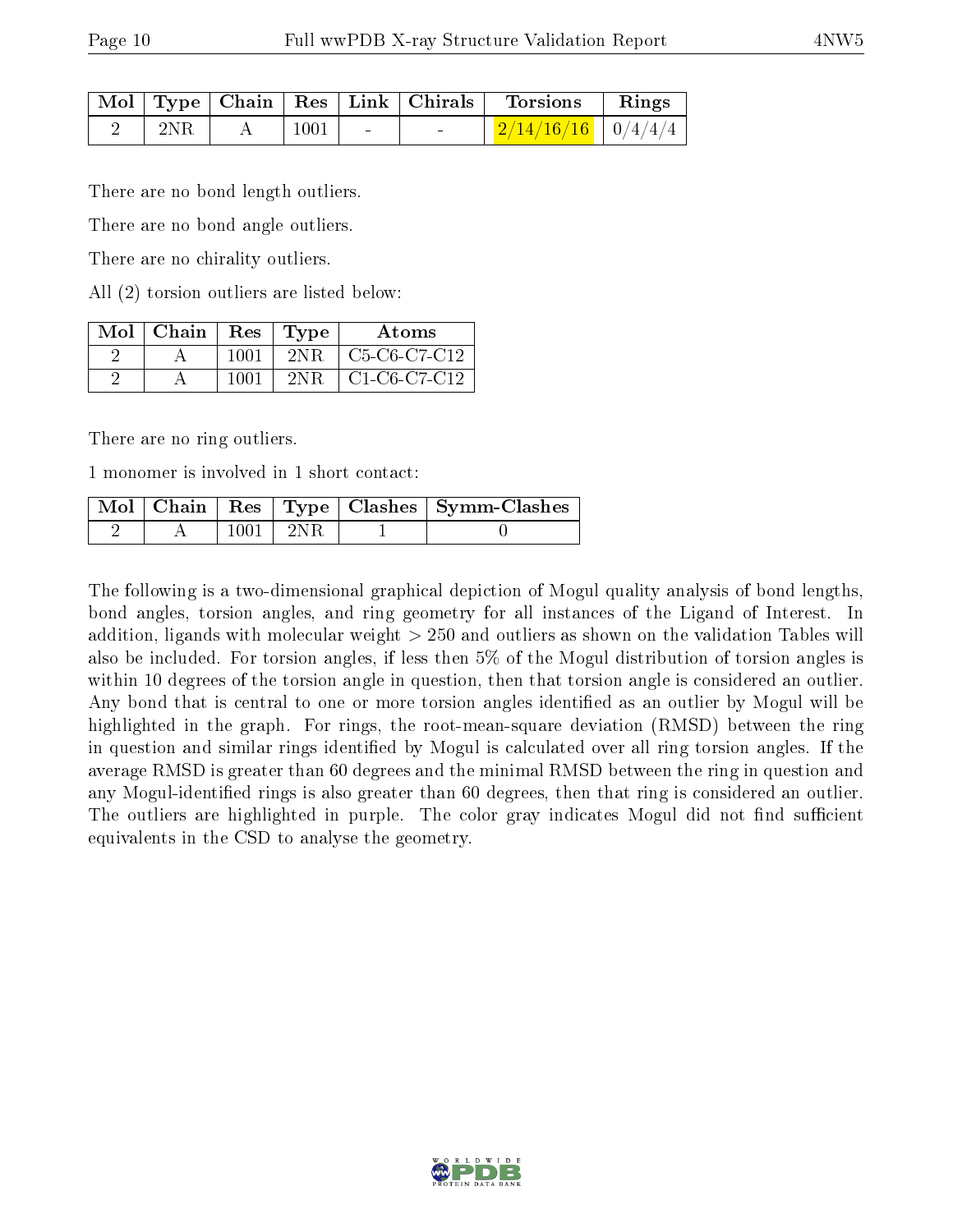

### 5.7 [O](https://www.wwpdb.org/validation/2017/XrayValidationReportHelp#nonstandard_residues_and_ligands)ther polymers (i)

There are no such residues in this entry.

### 5.8 Polymer linkage issues (i)

There are no chain breaks in this entry.

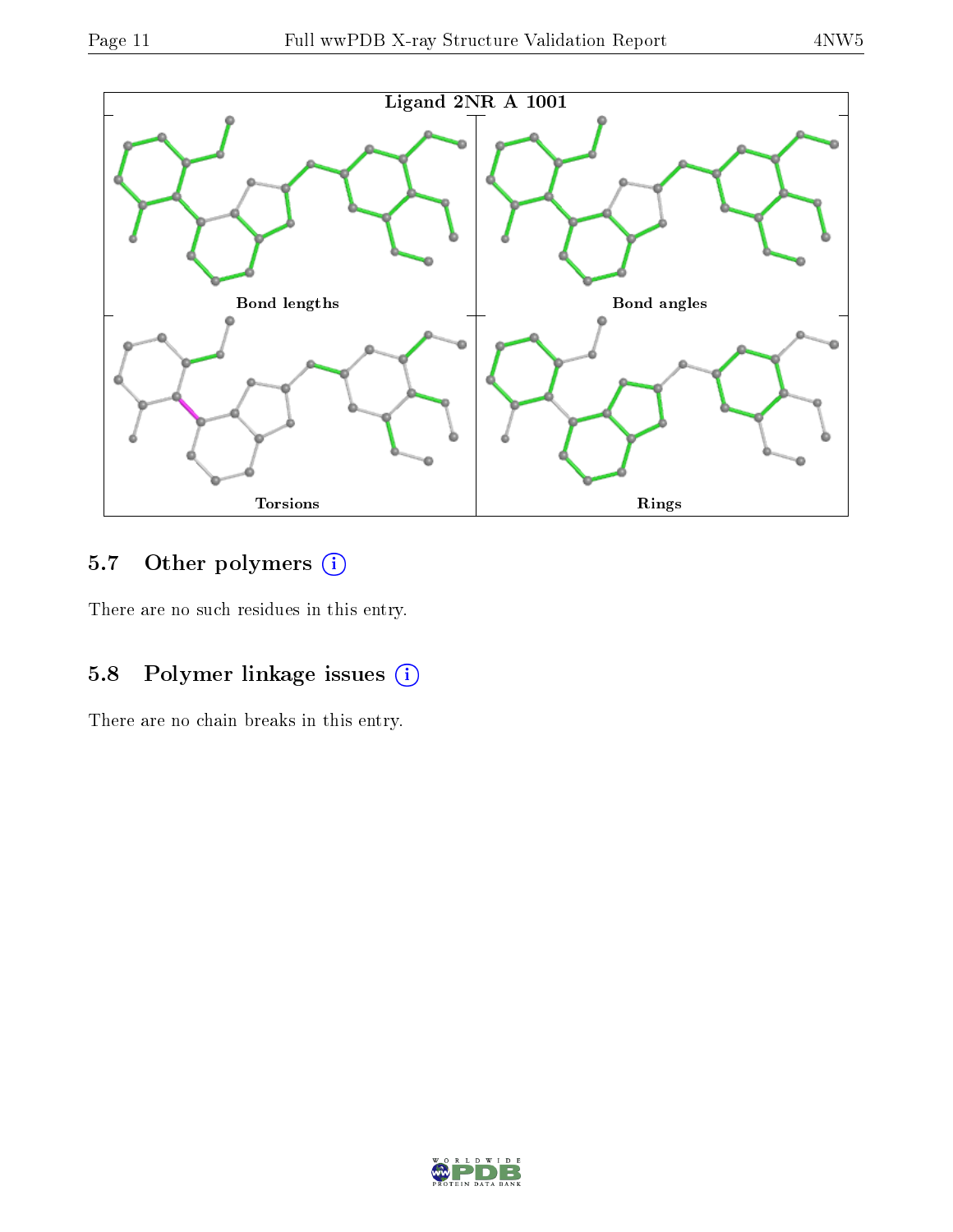## 6 Fit of model and data  $\left( \cdot \right)$

### 6.1 Protein, DNA and RNA chains (i)

In the following table, the column labelled  $#RSRZ>2'$  contains the number (and percentage) of RSRZ outliers, followed by percent RSRZ outliers for the chain as percentile scores relative to all X-ray entries and entries of similar resolution. The OWAB column contains the minimum, median,  $95<sup>th</sup>$  percentile and maximum values of the occupancy-weighted average B-factor per residue. The column labelled  $Q < 0.9$  lists the number of (and percentage) of residues with an average occupancy less than 0.9.

| $\mid$ Mol $\mid$ Chain $\mid$ | $\vert$ Analysed $\vert$ <rsrz> <math>\vert</math></rsrz> | $\rm \#RSRZ{>}2$                         | $\vert$ OWAB(Å <sup>2</sup> ) $\vert$ Q<0.9 |  |
|--------------------------------|-----------------------------------------------------------|------------------------------------------|---------------------------------------------|--|
|                                | $\pm$ 302/323 (93%) $\pm$                                 | $-0.08$   8 (2\%) 56 63   10, 21, 50, 73 |                                             |  |

All (8) RSRZ outliers are listed below:

| Mol | Chain        | $\operatorname{Res}% \left( \mathcal{N}\right) \equiv\operatorname{Res}(\mathcal{N}_{0},\mathcal{N}_{0})$ | Type       | <b>RSRZ</b> |
|-----|--------------|-----------------------------------------------------------------------------------------------------------|------------|-------------|
| 1   | $\mathsf{A}$ | 107                                                                                                       | <b>LEU</b> | 6.1         |
| 1   | А            | 106                                                                                                       | THR        | 5.2         |
|     |              | 221                                                                                                       | <b>HIS</b> | 4.1         |
| 1   |              | 109                                                                                                       | VAL        | 3.8         |
| 1   |              | 359                                                                                                       | <b>PRO</b> | 3.5         |
| 1   |              | 104                                                                                                       | <b>LYS</b> | 3.4         |
|     |              | 105                                                                                                       | ALA        | 3.3         |
|     |              | 141                                                                                                       | GLY        | 3.2         |

### 6.2 Non-standard residues in protein, DNA, RNA chains  $(i)$

There are no non-standard protein/DNA/RNA residues in this entry.

#### 6.3 Carbohydrates (i)

There are no carbohydrates in this entry.

#### 6.4 Ligands  $(i)$

In the following table, the Atoms column lists the number of modelled atoms in the group and the number defined in the chemical component dictionary. The B-factors column lists the minimum, median,  $95<sup>th</sup>$  percentile and maximum values of B factors of atoms in the group. The column labelled  $Q< 0.9$ ' lists the number of atoms with occupancy less than 0.9.